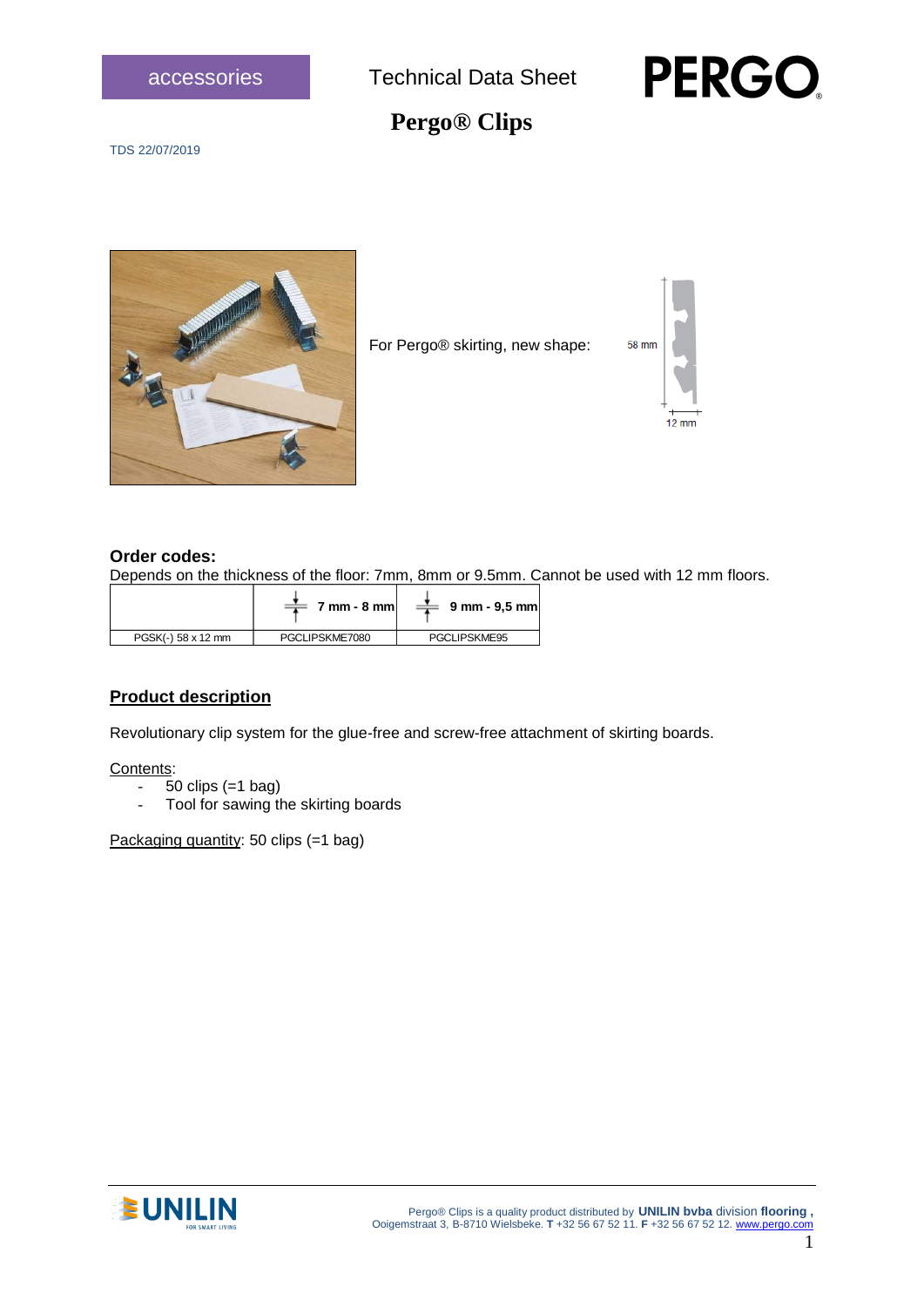

### **Pergo® Clips**

TDS 22/07/2019

#### **Applications**

Pergo® has a wide range of skirting boards for finishing the necessary expansion joint around your floor. Pergo® skirting boards can be attached in various ways, including using the Pergo® Clips. Pergo® clips enable you to attach your skirting boards without the use of glue or screws. The clips enable you to attach the standard skirting board and your Pergo® floor, so that the skirting board is not attached to the wall.

The clips are available for the Pergo® skirting 58x12mm (PGSK) and are suitable for expansion joints of up to max. 12mm.

Other attachment methods for Pergo® skirting boards are: Pergo® Multiglue and the Pergo® track (Plastic rail for installing the Pergo® skirting board 77x14mm). For more information visit the TDS of the Multiglue or the Pergo® Track.

#### **Specifications**

 $\sqrt{\phantom{a}}$  Removable

The skirting boards can easily be removed again thanks to the glue-free and screw-free attachment. This is especially useful when painting walls, hanging wallpaper or replacing a floorboard.

 $\sqrt{\phantom{a}}$  Easy to install

The clips provide an easy method of working. This can give you a time-saving of up to 50% when installing your skirting boards.

 $\sqrt{ }$  Guaranteed expansion joint

The Pergo® clips have been designed so that they can move with the floor. The sprung metal pieces that press against the side of the floor enable the floor to move.

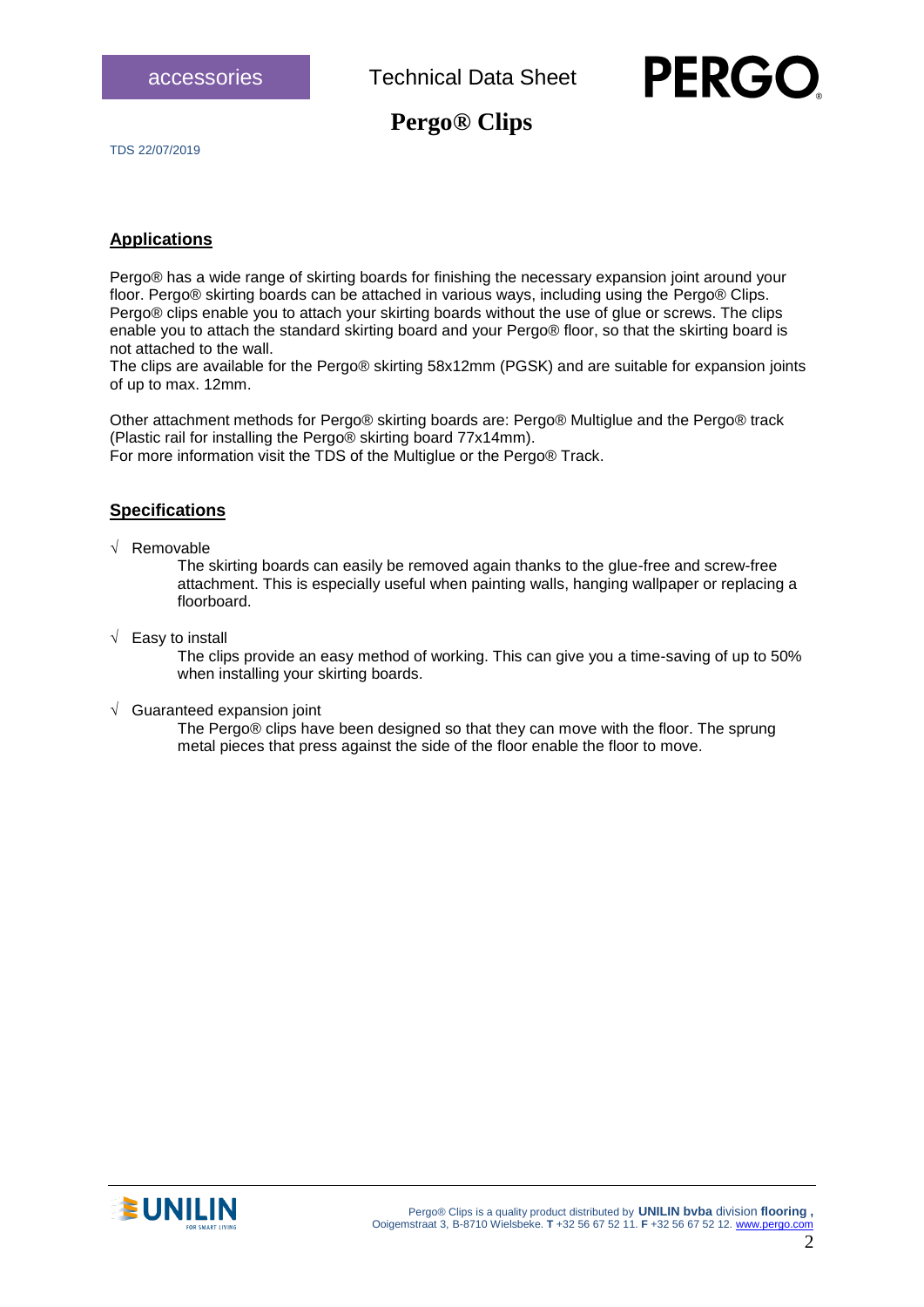



## **Pergo® Clips**

TDS 22/07/2019

#### **Instructions for use**



Important! (read before installing the floor)

- **Make sure you use the correct clips for the type of floor that is being installed.** See diagram above with order codes.
- The clips have to be installed together with the floor. The clips are used on the floor and make the joint between the Pergo® floor and the skirting board, so that the skirting board is not attached to the wall.
- Read the floor installation instructions carefully and always remove the tongue or groove from the plank that the clips are attached to.
- The use of spacers to guarantee the expansion joint is also required! Do not forget to remove the spacers after installation.